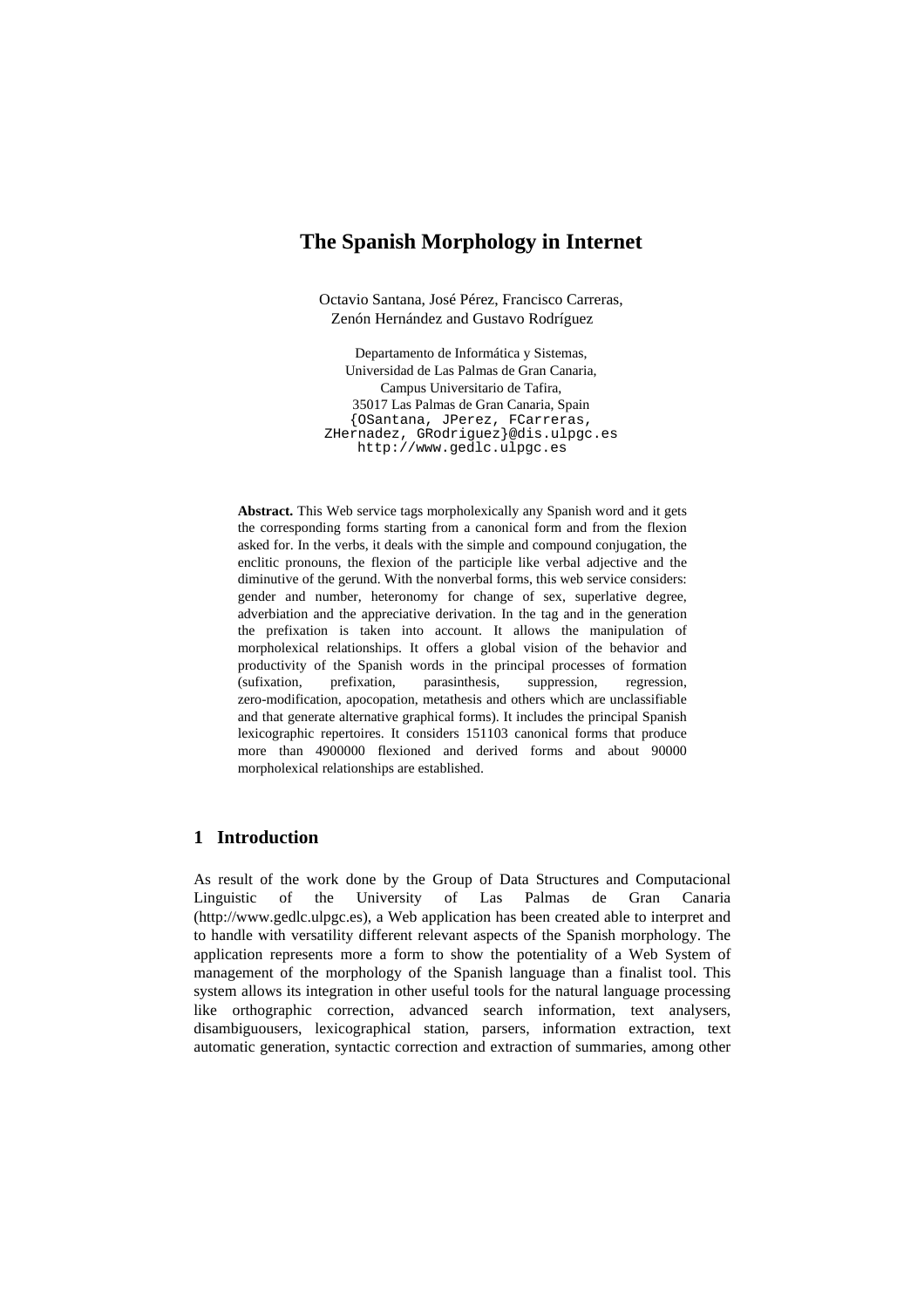applications, all of them aimed at offering interactive services distributed through Internet.

The automatized treatment of the Spanish morphology arouses great interest because it constitutes the first touchstone on which to construct any natural language processor and starts the way towards future Web services more specialized in the handling, learning and control of that great human potential –the language.

The available system in the Web tags any Spanish word identifying its canonical form, grammar category and the flexion or derivation that produces it, and is able to produce the corresponding forms from a canonical form and from the flexion or derivation asked for; both the recognition and the generation operate on a same data structure, to cross it in opposite senses implies that the tool works in one or another modality.

In the verbs, it deals with the simple and compound conjugation, the enclitic pronouns, the flexion of the participle like verbal adjective (gender and number) and the diminutive of the gerund. With the nonverbal forms, it considers: the gender and the number in the nouns, adjectives, pronouns and articles; heteronomy by sex change in the nouns; the superlative degree in the adjectives and adverbs; the adverbiation and the superlative adverbiation in the adjectives; the appreciative derivation in the nouns, adjectives and adverbs; the graphical variants in all the grammar categories and the invariant forms such as preposition, conjunctions, exclamations, words of other languages and locutions or phrases. As much in the tag as in the generation the incorporation of prefixes is discretionarily considered.

In addition it allows the recognition, the generation and the manipulation of the morpholexical relations of any word, it includes the recovery of all its lexicogenetic information until arriving at a primitive one, the management and control of the affix in the treatment of its relations, as well as the regularity in the established relation. It provides a global vision of the behavior and productivity of the Spanish words in the main processes of formation (sufixation, prefixation, parasinthesis, suppression, regression, modification-zero, apocopation, metathesis and nonclassifiable others that generate alternative graphical forms).

For the accomplishment of this work, a corpus of Spanish words with the lexicon of different dictionaries has been created: the *Diccionario de la Lengua Española de la Real Academia*, the *Diccionario General de la Lengua Española VOX*, the *Diccionario de uso del Español de María Moliner*, the *Gran Diccionario de la Lengua Española de Larousse*, the *Diccionario de Uso del Español Actual Clave SM*, the *Diccionario de Sinónimos y Antónimos de Espasa-Calpe*, the *Diccionario Ideológico de la Lengua Española de Julio Casares* and the *Diccionario de voces de uso actual* directed by Manuel Alvar Ezquerra. From 151103 canonical forms (which include about 15000 proper names and 9000 adjectives coming from participles of verbs not registered in the previous repertoires), they obtain more than 4900000 flexionned and derived forms (without adding the inherent extension to the prefixes and the enclitic pronouns) and around 90000 morpholexical relations are established.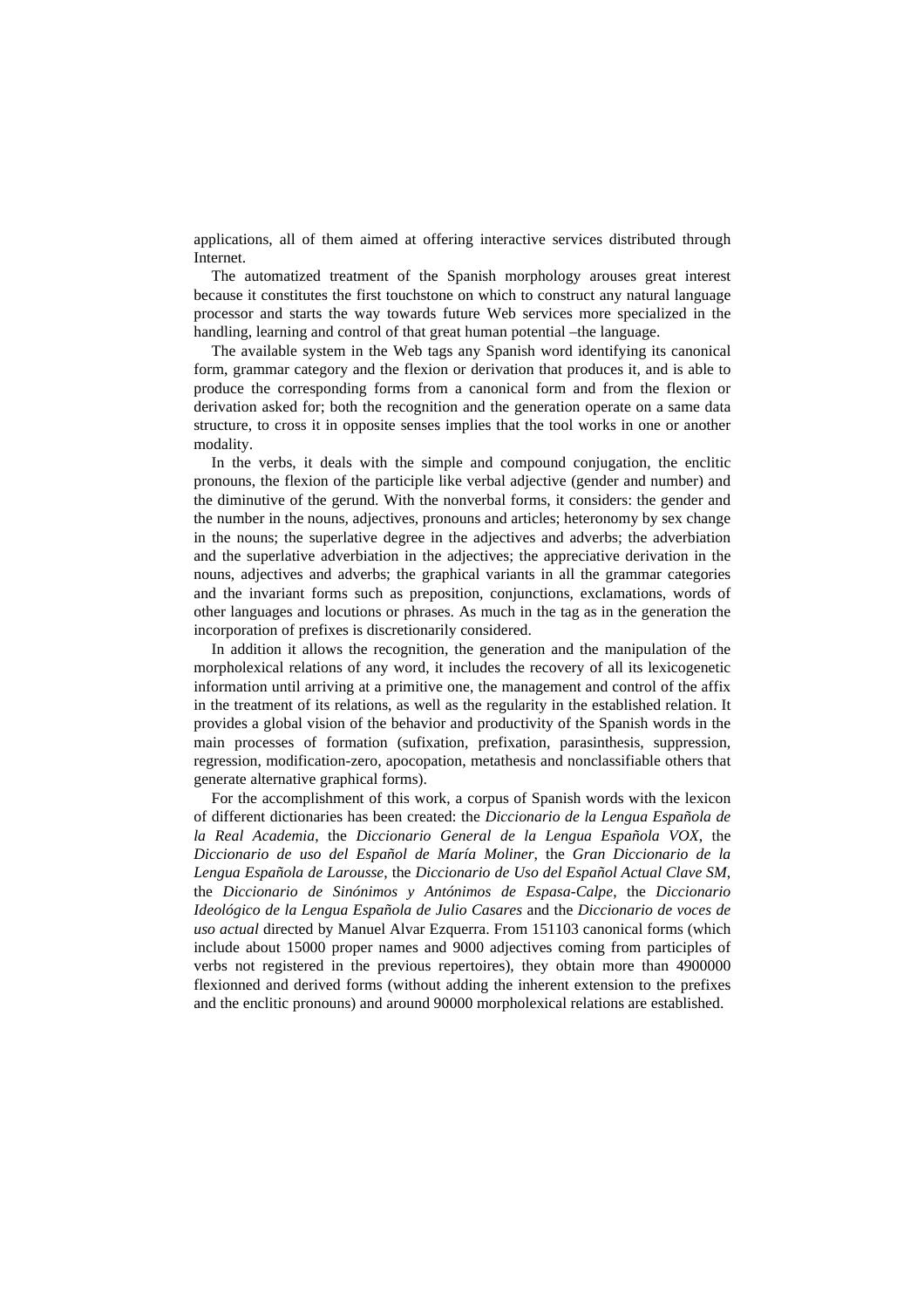## **2 The Tagger**

This service (http://www.gedlc.ulpgc.es/investigacion/scogeme02/lematiza.htm) allows the user to tag any Spanish word •it identifies its canonical form, grammar category and the flexion, derivation and prefix that affects to it. The tag is the first advisable step for the users of the system: on the one hand, it makes the entry flexible when allowing to have access to the rest of the available services without previously having neither morphologic nor grammar knowledge and, on the other hand, it identifies without ambiguity the different morphologic interpretations of the inserted form. Thus, for example, the answer for the entry *habiéndose sobreaterrado* is:



**Fig. 1.** Example of tagger

Next to each canonical form two links are provided that allow to flexion it and to obtain their morpholexical relations. These links lead in an intelligent way to the suitable services: for the verbs, the conjugater, and for the nonverbal forms the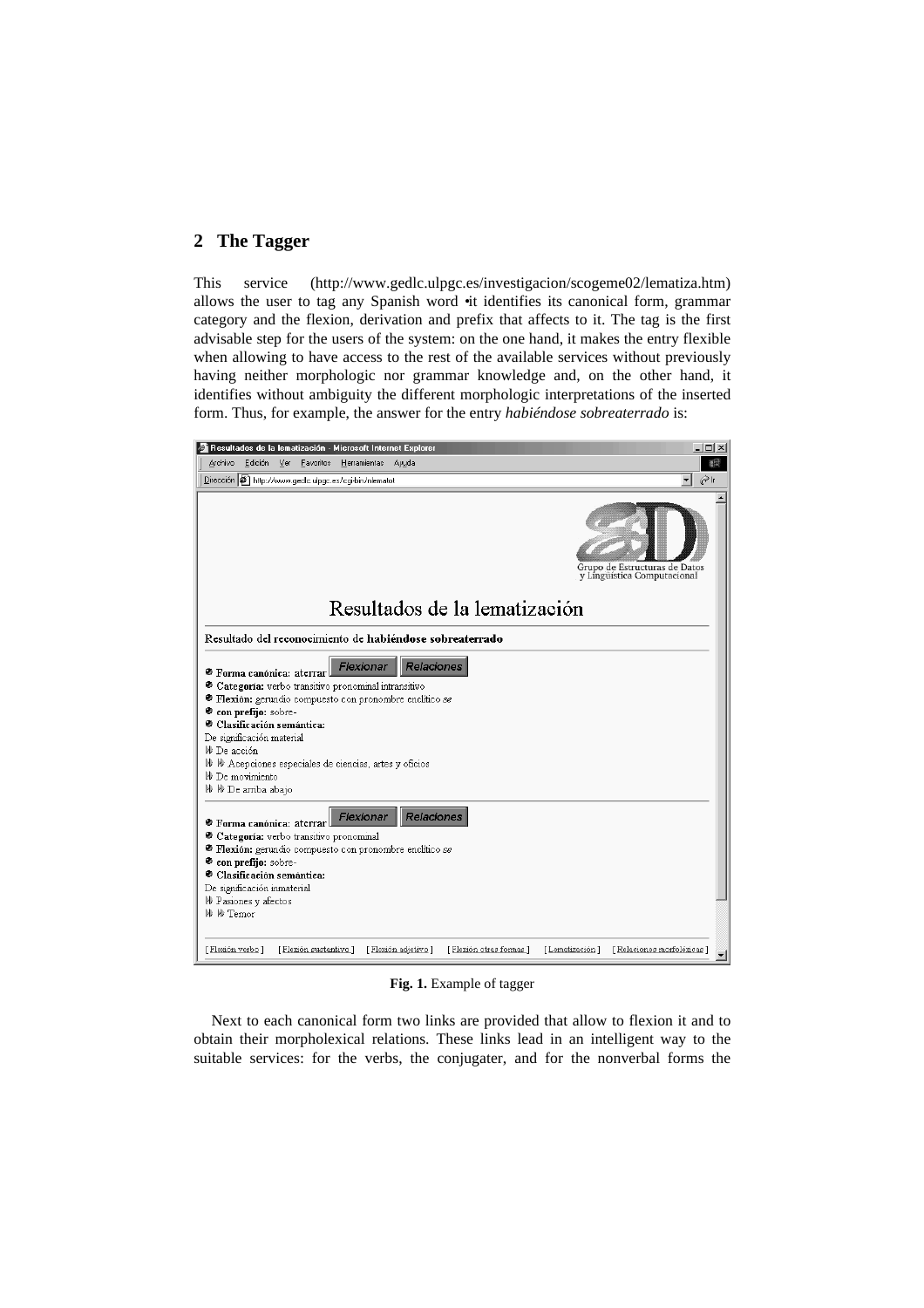possible flexions are supplied according to the grammar category of the canonical form associated the prefixation is also transferred. Additionally, in the verbs, semantic information useful in several contexts is shown and this can help to identify better the infinitive and, consequently, the entry.

The abstraction that this system offers on the morphologic irregularities of the Spanish language makes its use easier and, in no case, diminishes its precision. Thus, for example, for the entries with irregular flexions *cuélguemelo*, *bendigo*, *óyelo*, *fue*, *habiéndole dicho*, *nazca*, *degüellan*, *muévete*, *riño*, *tengo* and *vi*, the corresponding infinitives are provided: *colgar*, *bendecir*, *oír*, *ir* or *ser*, *decir*, *nacer*, *degollar*, *mover*, *reñir, tener* and *ver*; either to identify the forms **•**irrespective of the existence of enclitic pronouns in the words•, or to have access later to the conjugation service *Flexioner: verb*, with which all previous morphologic knowledge of the language on the part of the user is eluded. And in the nonverbal examples, also with irregular flexion: *paupérrimo*, *sapientísimo*, *bestezuelo*, *blanquecino*, *boyazo*, *ovecico*, *hijosdalgo*, *cualesquiera*, *robaliza*, *flámines*, *princesa*, the service provides all the canonical forms from which these words can come from with the corresponding information of the flexion applied in each case: *pobre*, *sabio*, *bestia*, *blanco*, *buey*, *huevo*, *hijodalgo*, *cualquiera*, *róbalo* or *robalo*, *flamen* and *príncipe*. This allows to accede to the suitable service *Flexioner*.

Special mention deserves the incorporation of enclitic pronouns to the verbal forms. The system admits the appearance of up to three pronouns for a verbal form •either simple or compound•, thus *comerme*, *habérselo comido* or *comiéndosenosla* lead us to the infinitive *comer*; and, of course, the service takes into account the necessary rules of union, not only as far as the incorporation of accents is concerned, but also, as far as the modificationns in original forms is concerned •*temeos* is *temed* with the enclitic pronoun *os* and *amémonos* is *amemos* with the enclitic pronoun *nos*.

Another important flexibility is the recognition of the existence of prefixes, discretionarily incorporated in the form to tag. It avoids, therefore, knowledge in this area •as to which prefixes exist in Spanish and which the rules of union and their irregularities are• for the use of the system if on starts from words such as: *predigestión*, *reatacar*, *irrealización*, *coadmitido*, etc.

## **3 The verbal flexioner.**

This service (http://www.gedlc.ulpgc.es/investigacion/scogeme02/flexver.htm) allows the user to obtain, from a verb, the conjugation of a simple or composed tense, nonpersonal simple or compound forms, the flexion of the participle as a verbal adjective and the diminutive of the gerund. In addition, it is possible to select from three pull-down lists the valid combinations of one, two or three enclitic pronouns, so that the system incorporates them correctly to the required conjugated forms. Thus, for example, the past perfect of indicative of the infinitive *temer* with the enclitic pronoun *le* is: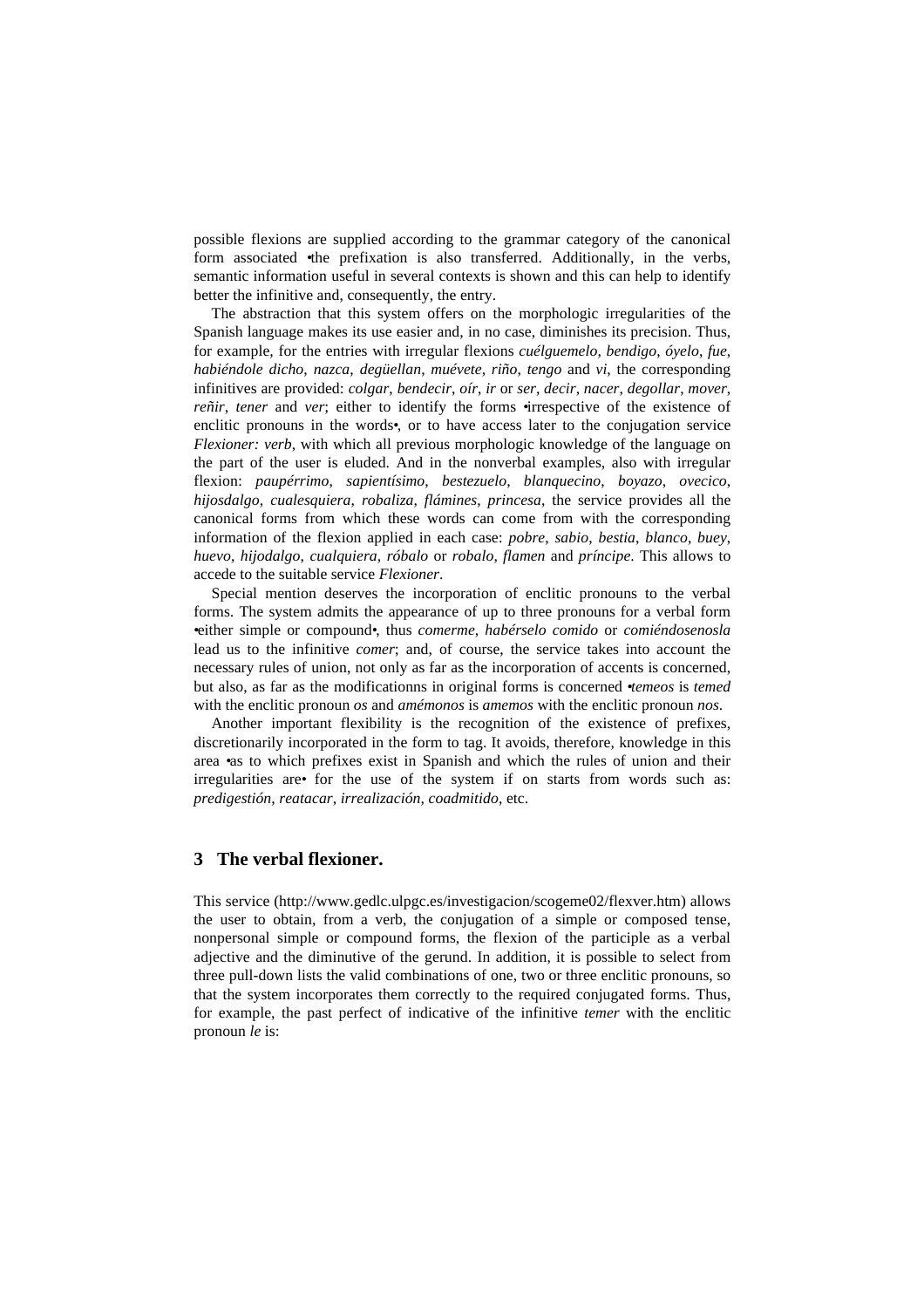

**Fig. 2.** Example of verbal flexioner

Like it happens with the tagger, in the generation of flexioned forms, the irregularities that appear in the conjugation models are considered, in addition to all the changes in the graphical form as a result of the incorporation of the pronouns to the conjugated forms. Thus, for example, the indicative present of the infinitive *oler* with the enclitic pronouns *se* and *lo* is presented in Table 1.

#### **Table 1.** For input *oler* J.

| The indicative present of <i>oler</i> with se and lo |            |  |
|------------------------------------------------------|------------|--|
| First person of the singular                         | huéloselo  |  |
| Second person of the singular                        | huéleselo  |  |
| Third person of the singular                         | huéleselo  |  |
| First person of the plural                           | olémoselo  |  |
| Second person of the plural                          | oléiselo   |  |
| Third person of the plural                           | huélenselo |  |

It is possible to add up to three prefixes discretionarily to the conjugated forms, selecting them of three pull-down lists alphabetically organized. The system considers for each prefix the general rules of application in this word formation process and the specific ones. Thus, for example, if the prefix is gotten up *re-* to the first and third person of the singular of the indefinite past of the verb *hacer* •*hice* and *hizo*• *rehíce*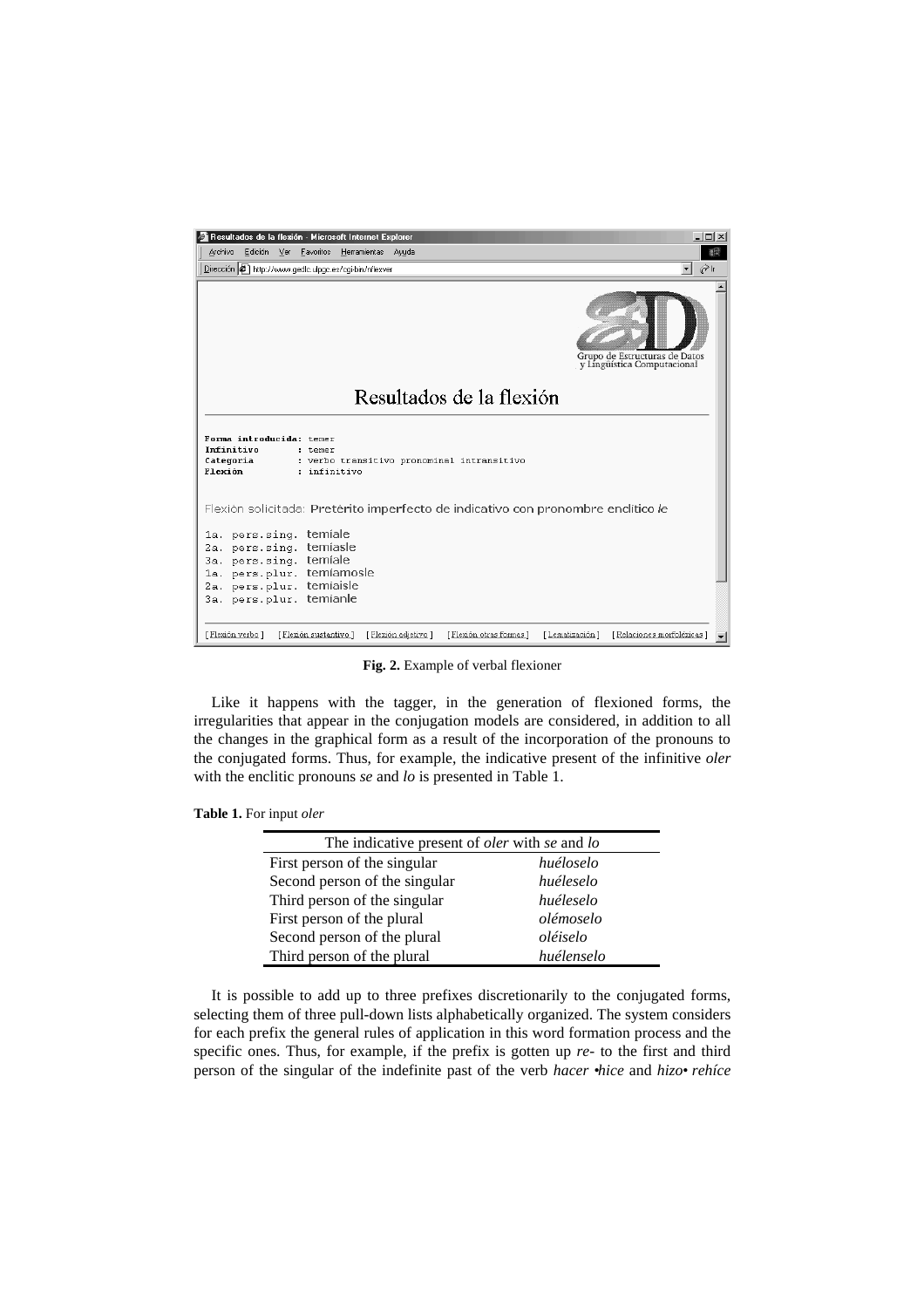and *rehízo* are obtained; and the simple nonpersonal forms for *emitir* with the prefixes *trans-*, *re-* and *co-* are: *corretransmitir*, *corretransmitiendo* and *corretransmitido*.

Since any Spanish word is admitted like input to the conjugater, all the requests are previously treated by the tagger in order to apply the flexions on the infinitives from which the inputs come. If the input is a infinitive is conjugated, if is a conjugated form its infinitivo is flexioned and if the input does not come from any verb is the result of its tag with intelligent links to the flexion pages. In all the cases it can be implied more than one canonical form. Thus, for example, if it is the present of indicative asked for *aterrar*, *fue* and *óptimas*, the different answers are presented in Table 2, Table 3 and Fig. 3.

**Table 2.** For input *aterrar*

| Of the infinitive <i>aterrar</i> (transitive pronominal intransitive) |                 |
|-----------------------------------------------------------------------|-----------------|
| First person of the singular                                          | atierro         |
| Second person of the singular                                         | atierras        |
| Third person of the singular                                          | atierra         |
| First person of the plural                                            | aterramos       |
| Second person of the plural                                           | aterráis        |
| Third person of the plural                                            | atierran        |
|                                                                       |                 |
| Of the infinitive <i>aterrar</i> (transitive pronominal intransitive) |                 |
| First person of the singular                                          | aterro          |
| Second person of the singular                                         | aterras         |
| Third person of the singular                                          | aterra          |
| First person of the plural                                            | aterramos       |
| Second person of the plural                                           | <i>aterráis</i> |

#### **Table 3.** For input *fue*

| Of the infinitive ser         |       |  |
|-------------------------------|-------|--|
| First person of the singular  | soy   |  |
| Second person of the singular | eres  |  |
| Third person of the singular  | es    |  |
| First person of the plural    | somos |  |
| Second person of the plural   | sois  |  |
| Third person of the plural    | son   |  |
| Of the infinitive <i>ir</i>   |       |  |
| First person of the singular  | voy   |  |
| Second person of the singular | vas   |  |
| Third person of the singular  | va    |  |
| First person of the plural    | vamos |  |
| Second person of the plural   | vais  |  |
| Third person of the plural    | Van   |  |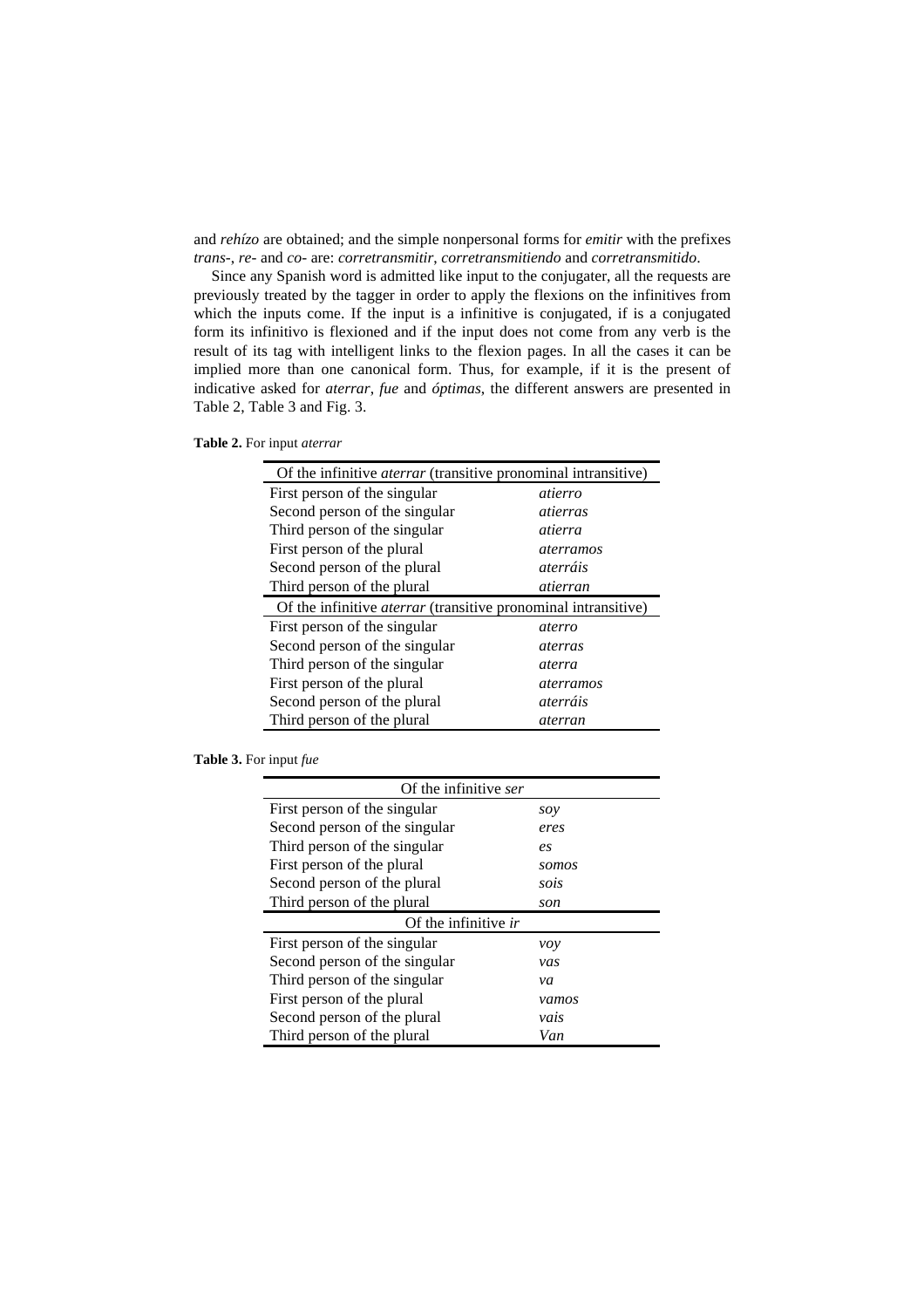

**Fig. 3.** For input *óptimas*

## **4 The nominal flexioner**

This service allows the user to obtain, from a noun, the changes of gender and number and the appreciative derivation for the selected gender and number. Thus, for example, the diminutives in masculine plural of *pez* are: *pececitos*, *pececillos*, *pececicos*, *pececines* and *pecezuelos*.

In the generation of flexionned forms, those irregularities that appear in the formation of feminine and plural are considered, apart from a great variety of irregularities that the appreciative suffixation in Spanish has. Someone outstanding examples are: the feminine of *rey* is *reina*, the feminines of *actor* are *actora* or *actriz*, the plural of *régimen* is *regímenes*, the plurals of *maniquí* are *maniquíes* or *maniquís*, *velón* exists as augmentative masculine of the feminine noun *vela* and the irregular appreciative forms of *chico* are *chicorrotín*, *chiquitín*, *chicorrotico*, *chicorrotillo*, *chicorrotito*, *chiquirritín*, *chiquilín*, *chiquirritico*, *chiquirritillo* and *chiquirritito*. If one asks for the plural feminine form of *toro*, the service indicates that it does not admit it and offers *vacas* like an option •heteronomy.

Like in the verbal conjugator, it is also possible to add prefixes to the flexioned forms. Thus, for example, if the preffix *anti-* is joined to the form *son*, we obtain *antisón*; if we join *nutación* to the preffix *circun-* we read *circumnutación*; and if the prefix *exo-* is joined to the form *ósmosis* it generates *exosmosis* and *exósmosis*.

Since the flexioner admits in any Spanish word, the requests are previously examined by the tagger in order to apply the corresponding flexions on the canonical forms, just like the conjugater does. If the entry is a nominal canonical form, it is flexioned; if it is a flexioned nominal form, the canonical form from which it comes is flexioned; and if the entry does not come from any nominal form, the result of its tag is shown with intelligent links to the suitable flexion pages. Thus, for example, if the masculine plural of *libro*, *barcucho* and *bebió* are asked for, the different answers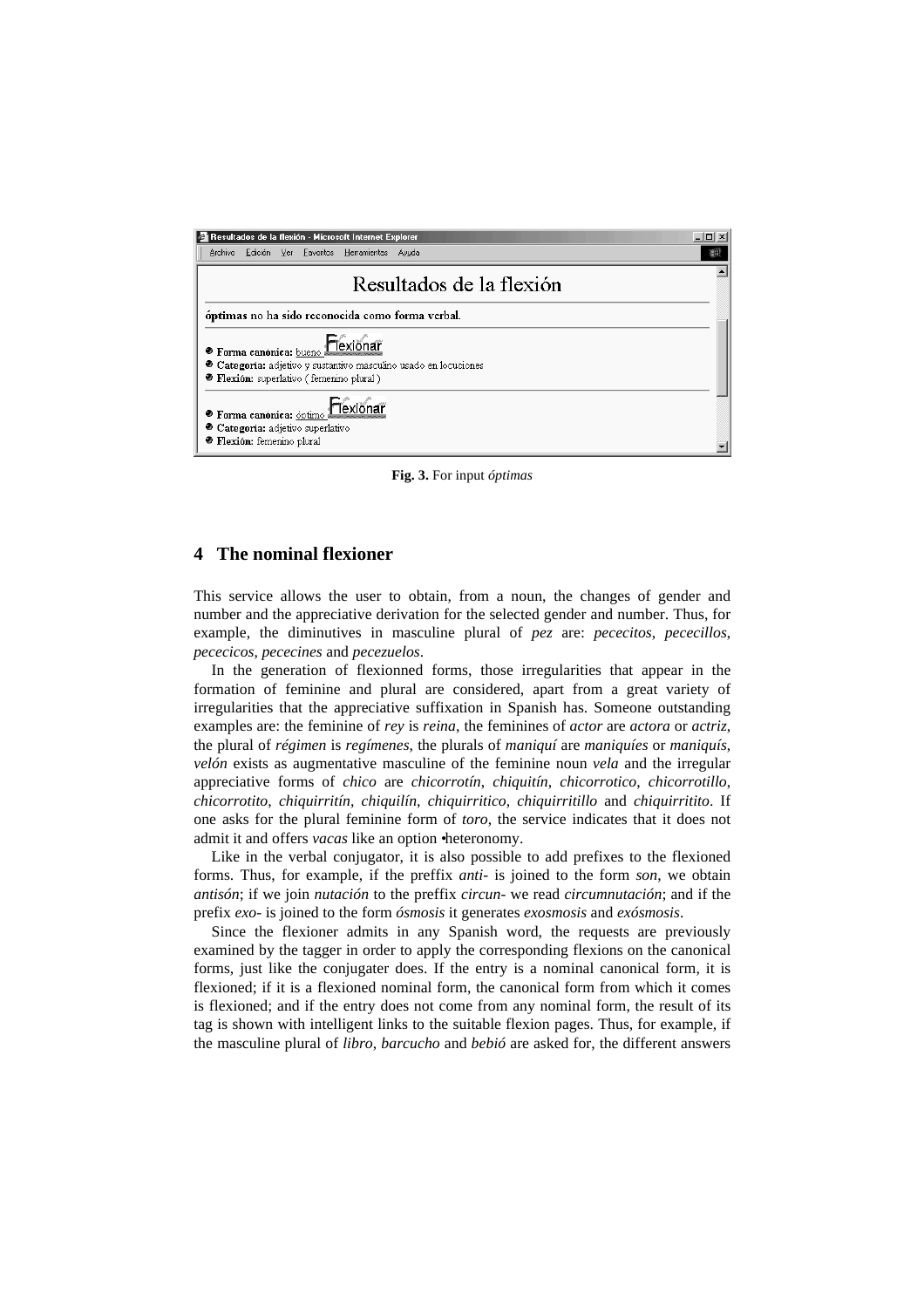are: *libros*, *barcos* •from the canonical form *barco*• and *bebió* is not recognized as a noun •the system offers to conjugate the verb *beber*.

## **5 The adjectival flexioner**

This service (http://www.gedlc.ulpgc.es/investigacion/scogeme02/flexadj.htm) is similar to the one for nouns, although it adds the specific flexions of the adjectives: the superlative degree, the adverbiation and the superlative adverbiation. In addition to the formation rules, the existing irregularities for these flexions are considered. Thus, for example, the superlative in masculine plural of *blanco* is *blanquísimo*, the adverbiation of *pobre* is *pobremente* and the adverbiation of the superlative is *pobrísimamente* and *paupérrimamente*.

The treatment of prefixes and the flexibility in the processing of the entries are completely analogous to the one offered by the *Flexioner: noum* service.

## **6 The flexioner of other forms**

This service (http://www.gedlc.ulpgc.es/investigacion/scogeme02/flexotra.htm) allows the user to obtain, from pronouns, articles, adverbs, prepositions, conjunctions, exclamations, words and expressions from other languages, changes in gender and number and appreciative forms when possible. In addition to the formation rules, the existing irregularities for these flexions are considered. Thus, for example, the neutral singular of the personal pronoun *él* is *ello*, the feminine plural of the article *el* is *las* and the diminutive forms of the adverb *cerca* are *cerquita* and *cerquininga*.

The treatment of prefixes and the flexibility in the processing of the entry are completely analogous to those offered by the previous services, although in these forms the incorporation of prefixes is not admitted.

#### **7 The morpholexical relations**

The primary target of this service (http://www.gedlc.ulpgc.es/investigacion/scogeme02/relmorfo.htm) consists of obtaining a set of morpholexical relations between useful Spanish words for applications of processing of the natural language. In a synchronous study, and with the glance put in the automatic treatment of the morphology with computer science means, the formal or theoretical aspects do not have to agree with the strictly linguistic ones. There exist Spanish words that maintain a strong semantic and functional relation •the same that appears in the derivative or prefix level•, and that cannot take derivation or prefixation, although yes a formal relation through other stages in the evolution of the languages exists, that is why it is considered necessary to include them •*agua* with *acuoso*, *vejiga* with *vesical*, *conejo* with *cunicular*. This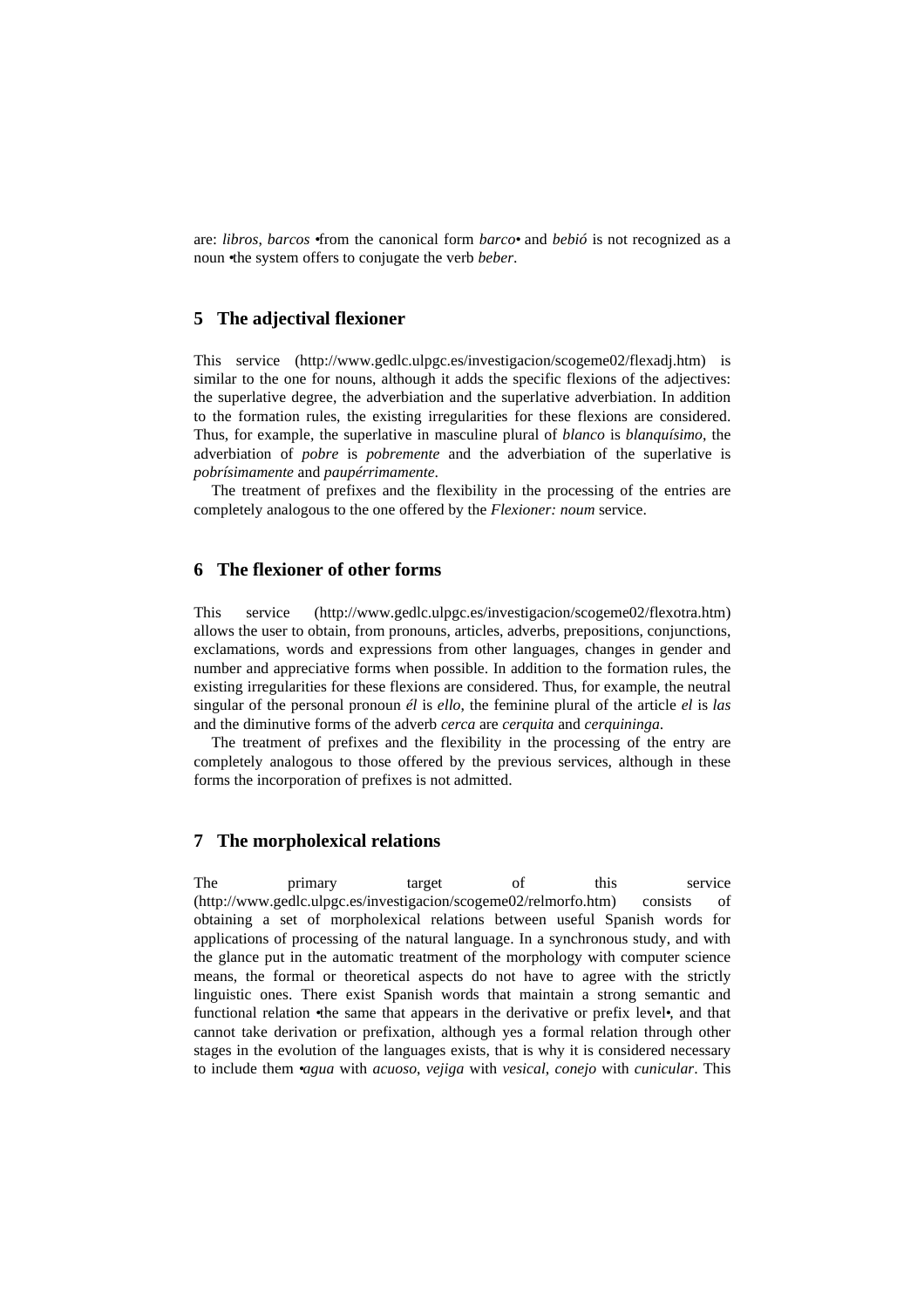concept must be restricted to avoid to arrive at the concept of related notion •*blanco* with *albura*, *sólido* with *endurecer*, *niño* with *pueril*•, that is why a criterion of historic-etimologic confluence is applied. It is obvious that, for the speaker, and therefore for computer science *acuario*, *portuario* and *campanario* must be places equally related to *agua*, *puerto* and *campana*. So, it is necessary to pass to another level beyond morphology level, in order to resolve linguistic barriers that they would prevent to treat relations beyond the derivation or the prefixation; the concept of morpholexical relation is extended in this way.



**Fig. 4.** Example for morpholexical relations

Derivative forms by grammar category •nouns, adjectives, verbs, adverbs and other categories• can be obtained from a canonical form. Thus, for example, the nouns derived from *peso* are *pesero*, *peseta* and *pesillo*. Also it is possible to ask for the primitive form and the words that have undergone some process of formation from the entry •suffixal, preffixal, parasinthetic and less frequent others like suppression, regression, zero-modification, apocope, metathesis, aphaeresis and some nonclassifiable ones that generate alternative spellings. Thus, for example, the primitive form of *cartero* is *carta* and the formed ones from *tubo* are: *tuba*, *tubería*, *tubular*, *tubuloso*, *multitubo*, *entubar* and *intubar* •they are showed according to the applied process of formation. All the requests allow filtering the words by its process of formation •regular or irregular.